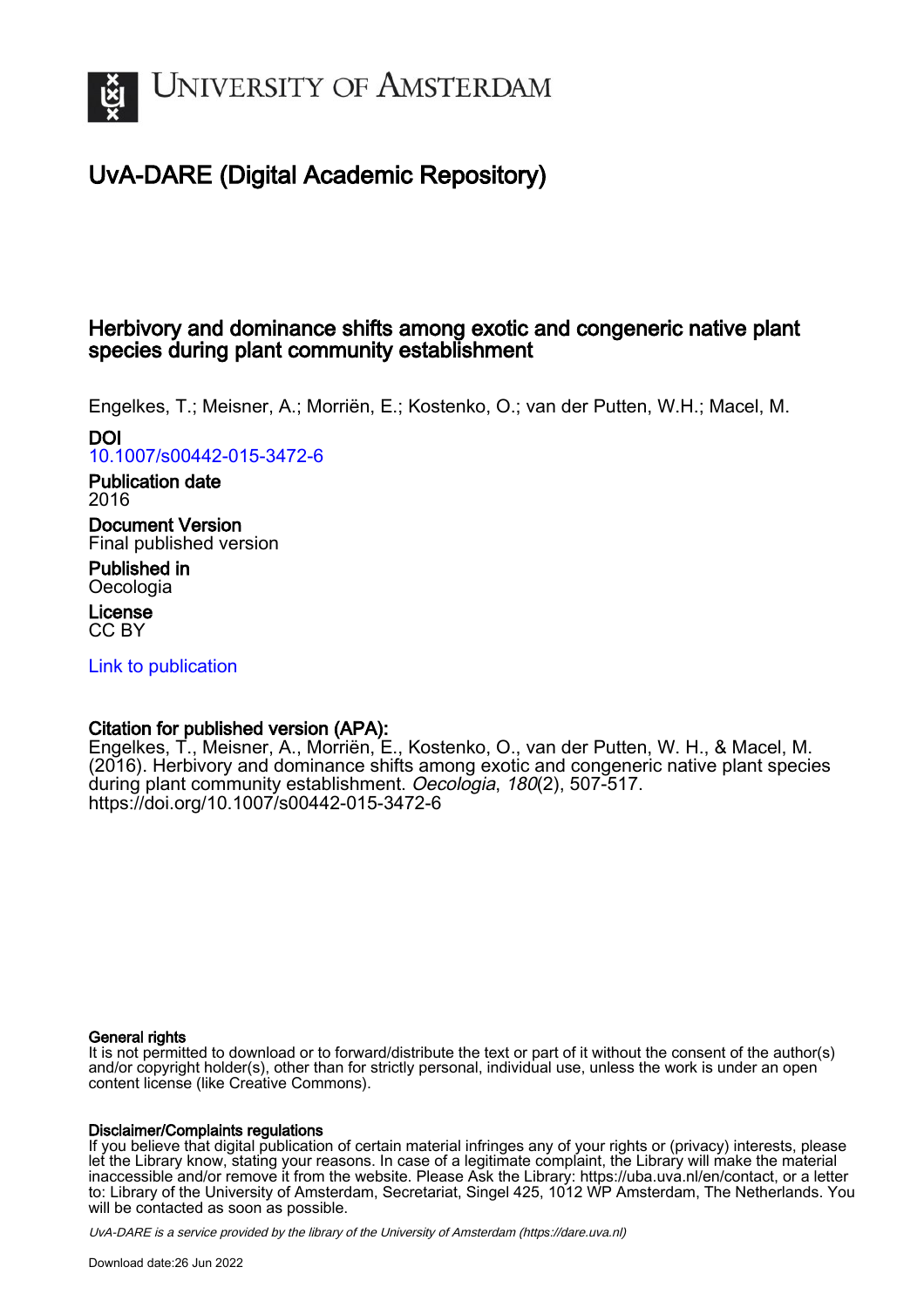COMMUNITY ECOLOGY - ORIGINAL RESEARCH



# **Herbivory and dominance shifts among exotic and congeneric native plant species during plant community establishment**

 $\text{Tim Engelkes}^1 \cdot \text{Anneleni Meisner}^{1,3,4} \cdot \text{Elly Morriën}^1 \cdot \text{Olga Kostenko}^1 \cdot$ **Wim H. Van der Putten**<sup>1,2</sup> **• Mirka Macel**<sup>1,5</sup>

Received: 27 March 2015 / Accepted: 30 September 2015 / Published online: 19 October 2015 © The Author(s) 2015. This article is published with open access at Springerlink.com

**Abstract** Invasive exotic plant species often have fewer natural enemies and suffer less damage from herbivores in their new range than genetically or functionally related species that are native to that area. Although we might expect that having fewer enemies would promote the invasiveness of the introduced exotic plant species due to reduced enemy exposure, few studies have actually analyzed the ecological consequences of this situation in the field. Here, we examined how exposure to aboveground herbivores influences shifts in

Communicated by Wayne Dawson.

T. Engelkes and A. Meisner contributed equally.

**Electronic supplementary material** The online version of this article (doi[:10.1007/s00442-015-3472-6](http://dx.doi.org/10.1007/s00442-015-3472-6)) contains supplementary material, which is available to authorized users.

 $\boxtimes$  Wim H. Van der Putten w.vanderputten@nioo.knaw.nl

- <sup>1</sup> Department of Terrestrial Ecology, Netherlands Institute of Ecology (NIOO-KNAW), P.O. Box 50, 6700 AB Wageningen, The Netherlands
- Laboratory of Nematology, Wageningen University and Research Centre, P.O. Box 8123, 6700 ES Wageningen, The Netherlands
- Present Address: Microbial Ecology Group, Department of Biology, Lund University, Ecology Building, 223 62 Lund, Sweden
- <sup>4</sup> Sections of Microbiology and Terrestrial Ecology, Department of Biology & Center for Macroecology, Evolution, and Climate, The Natural History Museum of Denmark, University of Copenhagen, Universitetsparken 15, 2100 København Ø, Denmark
- Present Address: Department of Plant Ecology, University of Tuebingen, Auf der Morgenstelle 5, 72076 Tuebingen, Germany

dominance among exotic and phylogenetically related native plant species in a riparian ecosystem during early establishment of invaded communities. We planted ten plant communities each consisting of three individuals of each of six exotic plant species as well as six phylogenetically related natives. Exotic plant species were selected based on a rapid recent increase in regional abundance, the presence of a congeneric native species, and their co-occurrence in the riparian ecosystem. All plant communities were covered by tents with insect mesh. Five tents were open on the leeward side to allow herbivory. The other five tents were completely closed in order to exclude insects and vertebrates. Herbivory reduced aboveground biomass by half and influenced which of the plant species dominated the establishing communities. Exposure to herbivory did not reduce the total biomass of natives more than that of exotics, so aboveground herbivory did not selectively enhance exotics during this early stage of plant community development. Effects of herbivores on plant biomass depended on plant species or genus but not on plant status (i.e., exotic vs native). Thus, aboveground herbivory did not promote the dominance of exotic plant species during early establishment of the phylogenetically balanced plant communities.

**Keywords** Biological invasion · Phylogenetically controlled experiment · Community evenness · Biotic interactions · Enemy release

## **Introduction**

Exotic plant species can pose a major threat to the biodiversity and functioning of ecosystems worldwide, because some exotics change the cycling of carbon, nutrients, and water, as well as interactions with other plants and animals (Lodge [1993;](#page-10-0) Mack et al. [2000](#page-10-1); Richardson et al. [2000](#page-10-2)).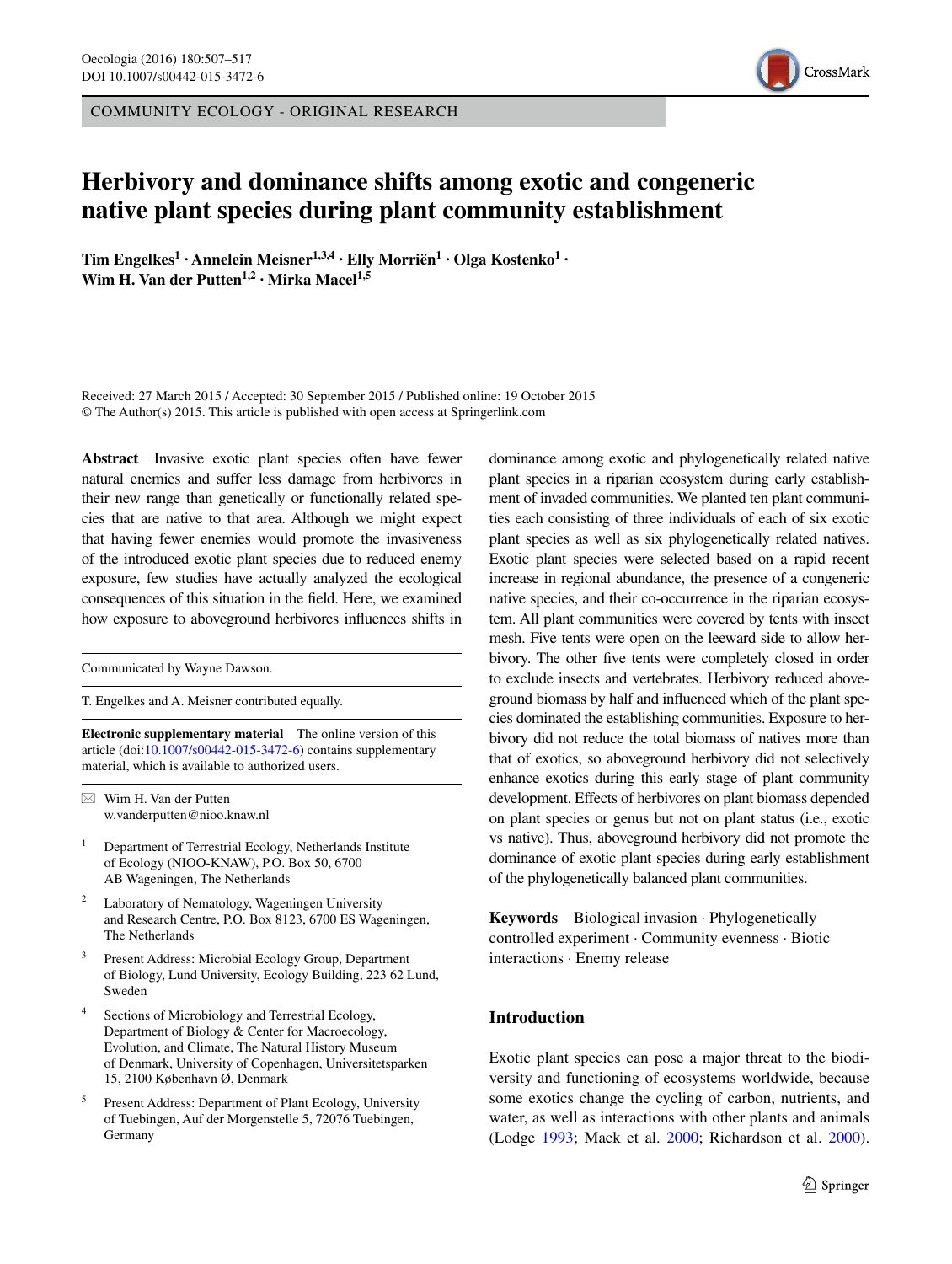During invasion, exotic plant species pass through several bottlenecks, including the introduction of propagules, colonization, establishment, and spread (Colautti et al. [2004](#page-9-0); Theoharides and Dukes [2007;](#page-11-0) Catford et al. [2009](#page-9-1)). Biotic interactions with herbivores and other enemies may influence the performance of an exotic plant species during each of these phases, either counteracting or promoting invasion (Keane and Crawley [2002](#page-10-3); Parker and Hay [2005](#page-10-4)). Although many studies have focused on effects of herbivory on established invasions, relatively few empirical studies have aimed at examining how herbivory may influence plant dominance during plant community establishment in the field (Newingham and Callaway [2006](#page-10-5); Gonzales and Arcese [2008\)](#page-10-6). Examining this phase of community development is an important task because many plant invasions occur in disturbed habitats. Here, we report the results of a field study in which establishing plant communities in a riparian ecosystem were either exposed to herbivory or not. Riparian ecosystems are disturbed periodically by winter floods, necessitating regular plant community re-establishment.

Many studies have suggested that exotic species in their new range are less affected by natural enemies than species native to that area (Keane and Crawley [2002;](#page-10-3) Mitchell and Power [2003](#page-10-7); Mitchell 2010). Indeed, field surveys generally indicate that introduced exotics have fewer enemies than natives (Mitchell and Power [2003;](#page-10-7) Torchin et al. [2003](#page-11-1)), or fewer specialized enemies (Jobin et al. [1996](#page-10-8); Memmott et al. [2000](#page-10-9)). However, not all field survey studies support this view. For example, the geographical spread of North American exotic plant species in Europe could not be fully related to their release from floral and foliar fungal pathogens (Van Kleunen and Fischer [2009\)](#page-11-2). Moreover, field tests on how enemy exposure may affect invasiveness in plant communities are relatively rare (Levine et al. [2003](#page-10-10); Liu and Stiling [2006](#page-10-11)) and show variable effects of enemy exposure on invasion (Stohlgren et al. [1999;](#page-10-12) Holmgren et al. [2000](#page-10-13); Wolfe et al. [2004;](#page-11-3) Agrawal et al. [2005](#page-9-2); Parker and Hay [2005](#page-10-4); Parker and Gilbert [2007;](#page-10-14) Catford et al. [2009;](#page-9-1) Dawson et al. [2014](#page-9-3)).

Effects of herbivores on exotic plant species in the field are often influenced by a variety of factors. For example, the impact of herbivory on exotic species can depend on the composition of the surrounding vegetation (Prieur-Richard et al. [2002\)](#page-10-15). Effects of herbivory may also depend on the taxonomic group of the plant (Daehler [1998](#page-9-4)), as plant defense traits such as trichomes, thorns, palatability, and secondary defense chemistry can be conserved within taxonomic groups of plant species (Karban and Baldwin [1997\)](#page-10-16). Multi-species studies with and without herbivores should be considered in this context (Knapp et al. [2008](#page-10-17)), because most studies that have tested effects of herbivores on plant invasions have focused on monospecific stands or two-species communities (e.g., Lambert and Casagrande [2007](#page-10-18); Caño et al. [2009;](#page-9-5) Sun et al. [2010](#page-10-19); Dawson et al. [2014](#page-9-3)). Confounding effects of taxonomic relatedness can be avoided by analyzing multi-species comparisons using phylogenetically controlled pairs of exotic and native species (Felsenstein [1985;](#page-9-6) Agrawal et al. [2005;](#page-9-2) Funk and Vitousek [2007](#page-10-20); Funk and Throop [2010](#page-10-21); Cushman et al. [2011](#page-9-7)). This approach may enable the effects of herbivory on an exotic plant to be interpreted independent of general defense responses found in its plant family or genus (Harvey and Purvis [1991](#page-10-22); Pyšek and Richardson [2007](#page-10-23)). However, studies of the effects of herbivory using phylogenetically controlled multi-species plant communities are very rare or possibly nonexistent.

In the work described in the present paper, we examined how aboveground herbivory can change the dominance of native and exotic plants in plant communities during plant community establishment in a riparian ecosystem. Two previous greenhouse studies using plant species from this type of ecosystem showed that successful exotic plant species were less affected by generalist aboveground invertebrate herbivores than native congeners (Engelkes et al. [2008](#page-9-8); Macel et al. [2014\)](#page-10-24). In addition, field observations showed that exotics contained fewer herbivorous insects than the related natives (Engelkes et al. [2012\)](#page-9-9). Therefore, we tested the hypothesis that plant communities consisting of exotics and congeneric natives would become dominated by exotic plant species when exposed to herbivores but not when herbivores were excluded.

In order to test our hypothesis, we created experimental field plots with plant communities consisting of six native and six related exotic species (Table [1\)](#page-3-0) that naturally cooccur in the riverine habitats around the Rhine delta in the Netherlands (Tamis et al. [2005](#page-11-4); Dirkse et al. [2007\)](#page-9-10). Selecting species from the same ecosystem implied that differences between the native and exotic plant species were more likely to be a consequence of reduced enemy exposure rather than a consequence of differences in the ecology or biology of the species involved (Agrawal et al. [2005](#page-9-2); Strauss et al. [2006;](#page-10-25) Funk and Vitousek [2007](#page-10-20)). We analyzed effects of herbivory on plant shoot biomass, plant cover, herbivore damage, and shifts in the evenness of plant community composition.

### **Materials and methods**

#### **Study design**

We set up a field experiment with five open tents where herbivores were allowed and five control tents where herbivores were excluded. In these tents, mixed communities of six native and six exotic plant species were planted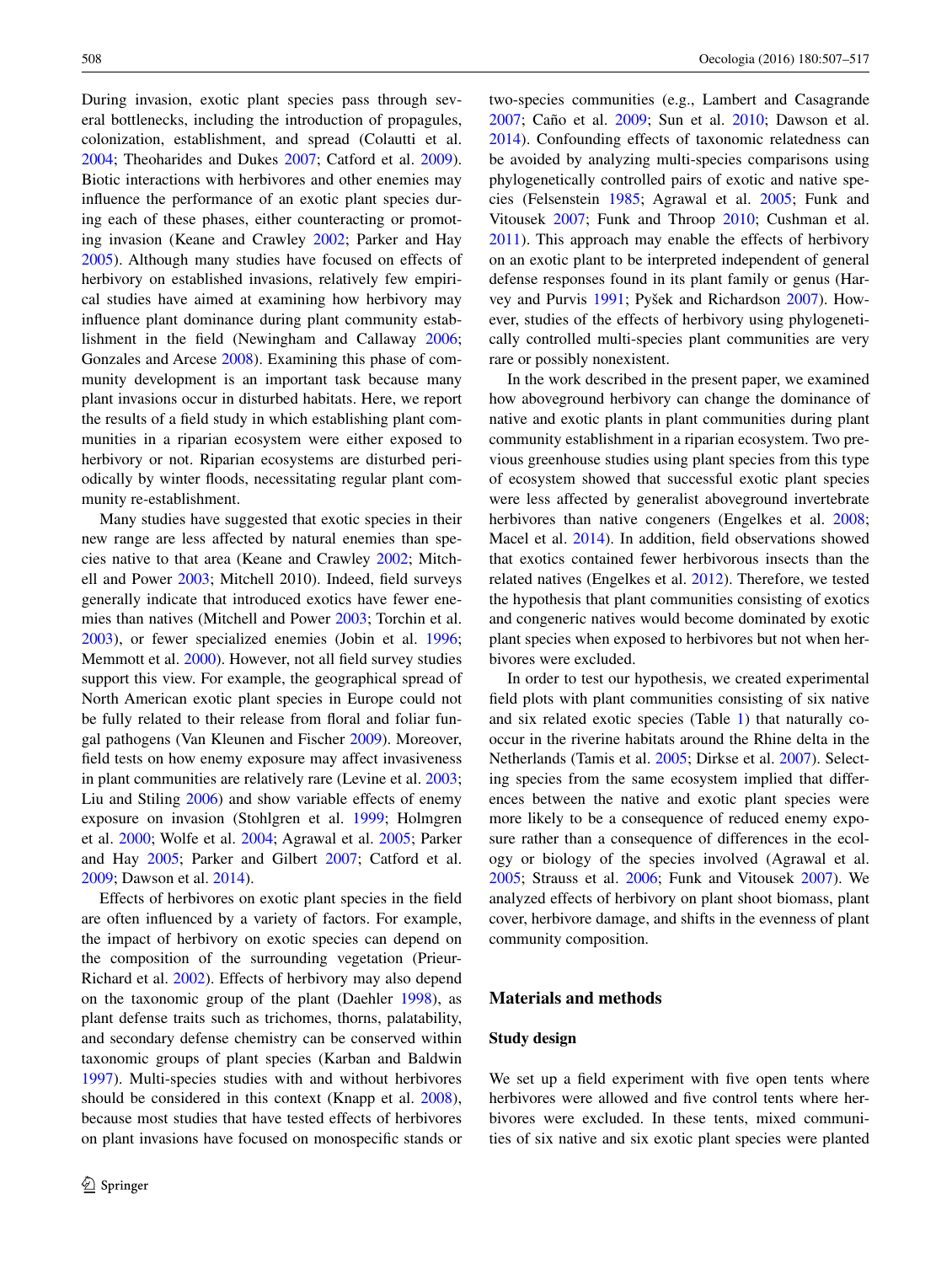<span id="page-3-0"></span>

| <b>Species</b>                     | <b>Status</b> | Origin of exotics               | Family              | Life          | Frequency ( $log km^2$ ) |                | Abbreviation |
|------------------------------------|---------------|---------------------------------|---------------------|---------------|--------------------------|----------------|--------------|
|                                    |               |                                 |                     | History       | 1975-1988                | 1988–2000      |              |
| Artemisia biennis                  | Exotic        | North Asia                      | Asteraceae          | Biennial      | 2                        | $\overline{4}$ | Artbie       |
| Bidens frondosa                    | Exotic        | North America                   | Asteraceae          | Annual        | 8                        | 8              | Bidfro       |
| Bunias orientalis                  | Exotic        | South-East Europe and West Asia | <b>Brassicaceae</b> | Perennial     | 3                        | 4              | Bunori       |
| Rorippa austriaca                  | Exotic        | East Europe                     | <b>Brassicaceae</b> | Perennial     | 5                        | 6              | Roraus       |
| Senecio inaequidens                | Exotic        | South Africa                    | Asteraceae          | Perennial     | 6                        | 8              | Senina       |
| Tragopogon dubius                  | Exotic        | Mid Europe                      | Asteraceae          | Bie/Perennial | 2                        | 4              | Tradub       |
| Artemisia vulgaris                 | Native        |                                 | Asteraceae          | Perennial     | 9                        | 9              | Artvul       |
| Bidens tripartita                  | Native        |                                 | Asteraceae          | Annual        | 9                        | 9              | Bidtri       |
| Sinapis arvensis <sup>a</sup>      | Native        |                                 | <b>Brassicaceae</b> | Annual        | 8                        | 9              | Sinary       |
| Rorippa sylvestris                 | Native        |                                 | <b>Brassicaceae</b> | Perennial     | 8                        | 9              | Rorsyl       |
| Senecio jacobaea <sup>b</sup>      | Native        |                                 | Asteraceae          | Bie/Perennial | 8                        | 9              | Senjac       |
| <i>Tragopogon pratensis</i> Native |               |                                 | Asteraceae          | Bie/Perennial | 8                        | 8              | Trapra       |

The status of each plant species was either exotic or native (2nd column). All species co-occur in riverine habitats in the Netherlands. Status, origin, and life-history information were based on Tamis et al. ([2004,](#page-11-5) [2005](#page-11-4)). Frequency is the observed presence, in square kilometers (log value), in the Netherlands during two time periods and is used as an index of abundance and increased regional presence

<sup>a</sup> *S. arvensis* is an archaeophyte that arrived in the Netherlands before 1500 A.D.

<sup>b</sup> *Senecio jacobaea* has recently been renamed *Jacobaea vulgaris* (see Pelser et al. [2006](#page-10-26))

(Table [1;](#page-3-0) see Fig. S1 of the Electronic supplementary material, ESM, for photos of the experiment). Each exotic plant species was closely related to one of the natives, thus making the comparison phylogenetically controlled. All exotic and native plant species currently co-occur in riverine habitats of the Rhine delta in The Netherlands. The plant communities were established in late spring after germination and initial growth under controlled conditions, and harvested in early fall, when biomass production was slowing down. Some plant species were annuals, whereas most others were biennials or short-lived perennials (Table [1](#page-3-0)). Therefore, the experiment represents the early establishment phase of the plant communities; most of the annual life cycle, and the establishment phase and early growth of biennials and short-lived perennials.

The field site was situated in a riverine habitat in the nature reserve De Afferdense and Deestse Waarden, situated along the River Waal (the southernmost branch of the Rhine) in between the villages Afferden and Deest, the Netherlands (51°89′N, 5°64′E). The vegetation was removed mechanically and, after soil tillage, ten plots of size  $3 \times 3$  m were created that were separated from each other by 5 m. We established the same plant community in each plot (see Table [1\)](#page-3-0). Three individuals of each plant species were planted, resulting in a total of  $3 \times (6 + 6) = 36$ plants per plot. In every plot, the positions of the individual plants were randomized in a  $6 \times 6$  grid pattern, and the plants were separated from each other by 30 cm. Because of this grid pattern, we expected that there would initially be no competition between the plants; as the growing

season proceeded, however, the plants would interfere with each other (Fig. S1b in the ESM). Other naturally emerging plants were kept out by covering the soil with root cloth and by hand-weeding plants that emerged from the planting holes. The experimental communities and natural vegetation were separated by approximately 3 m.

Each of the ten plant communities was enclosed by a  $3 \times 3 \times 2$  m ( $1 \times w \times h$ ) tent of fine nylon mesh (0.5 mm<sup>2</sup>, Rovero Systems BV, Netherlands). The mesh of the tents removed about 20 % of the ambient light (technical datasheet, Rovero Systems BV). We did not include a control for the effect of light inhibition by the tent because that effect could not be separated from the effects of the tent on the microclimate. Five plant communities were exposed to small vertebrates and invertebrates aboveground by opening the entire east side of the tent away from the prevailing wind direction  $(3 \times 2 \text{ m}$  opening). This permitted maximum exposure to insects while changing the microclimate and light availability as little as possible. The other five tents were completely closed in order to keep out insects and small vertebrates. Large vertebrates were kept out by placing a fence around the experimental site. We had two rows of five tents in the experimental area. Open and closed tents were alternated both within and between rows in order to minimize possible interference from abiotic gradients in this environment. Distances between neighboring tents were equal both within and between rows. Because of the mesh that was used, all tents were open to natural rainfall. The plant communities in the open tents were exposed to insect herbivory throughout the entire course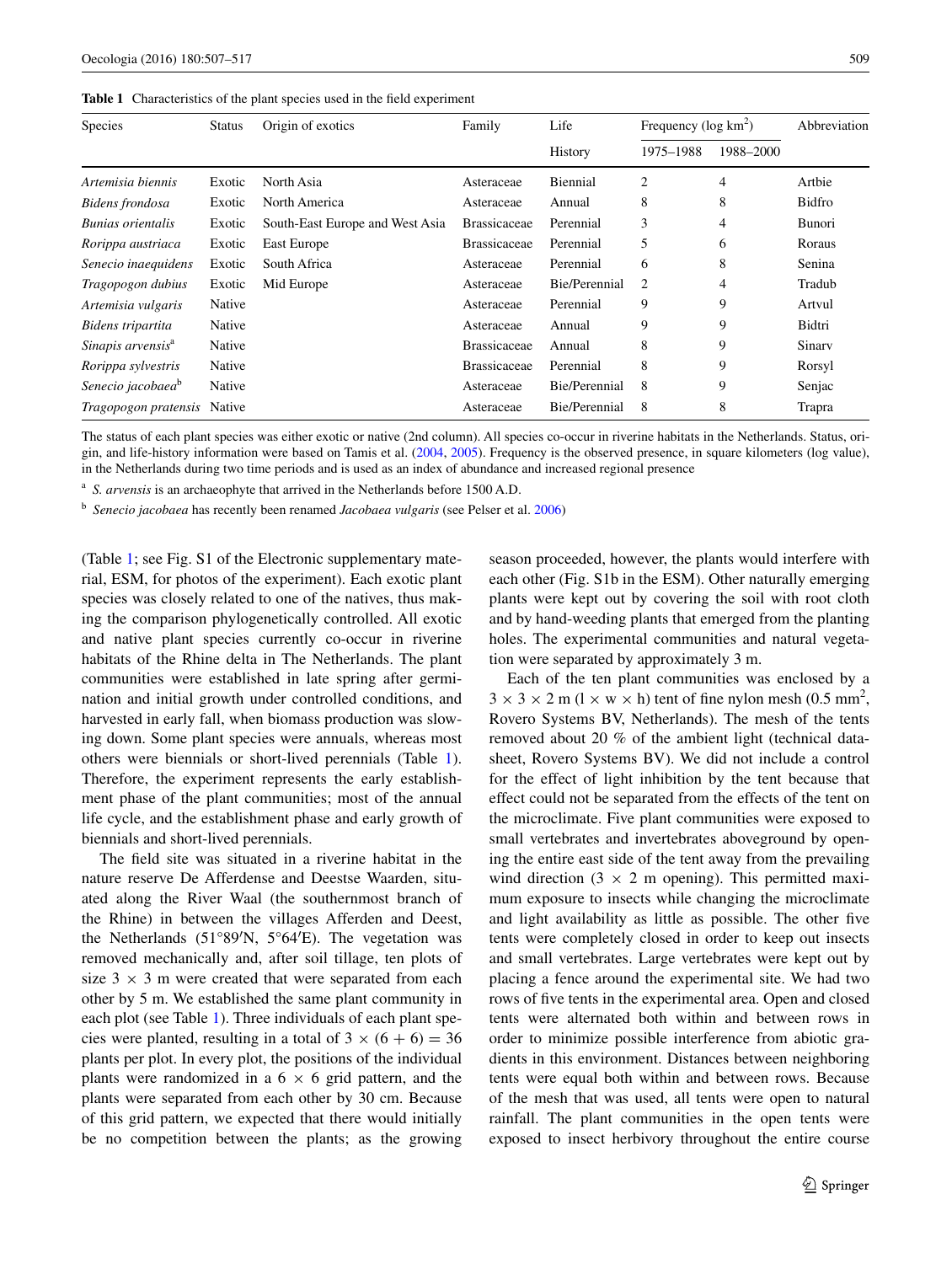of the experiment. Rabbits were allowed to enter the tents only for the first 3 weeks. After that, they were kept out of the experimental site by a fence because they would have caused too much damage to the plants. Other small vertebrates such as voles were allowed, but their effects on plants appeared to be minor. Regular checks of the closed tents confirmed that the plant communities in the control treatments were not exposed to aboveground herbivory by insects.

## **Plant species selection and seedling growth**

The National Standard List of Dutch flora was used to select the plant species that made up our experimental communities (Tamis et al. [2004](#page-11-5)). Plant species were selected using the same criteria as in previous experiments (Engelkes et al. [2008;](#page-9-8) Meisner et al. [2011](#page-10-27)): (1) all exotic and native plant species co-occurred in riverine areas along the River Rhine-Waal (Dirkse et al. [2007](#page-9-10)); (2) the exotic plants increased in frequency in the second half of the twentieth century (Tamis et al. [2005\)](#page-11-4), to ensure that exotics were recent invaders to the region; and (3) each exotic plant species had a closely related native within the same genus except for *Bunias orientalis*, for which we selected a closely related species within the same family with comparable habitat requirements (*Synapsis arvensis*). A possible drawback of this choice is that *B. orientalis* can be a long-lived perennial, whereas *S. arvensis* is an annual and a so-called archaeophyte that was been introduced before 1500 AD (Table [1\)](#page-3-0).

Seeds were collected from the region where the field site was situated or, in an exceptional case (*Bidens frondosa*), purchased from a specialized seed supplier who collected the seeds locally. Prior to germination, all seeds were surface sterilized using a 1 % hypochlorite solution. Seeds were planted in trays with homogenized sterilized soil (using 25 KGray  $\gamma$ -radiation) that was collected from the same region, and germinated as in Engelkes et al. [\(2008](#page-9-8)). Plants were 6 weeks old when transplanted to the field, and individuals that had died due to factors other than herbivory were replanted until the 4th week of the experiment. The field experiment ran from June 1 until September 30, which covers a substantial part of the growing season, including peak plant growth and insect abundance.

## **Plant biomass, plant cover, evenness, and herbivore damage**

Damage to plants by vertebrate herbivores (rabbits) was determined by visual inspection only on July 31, the peak growth season, and categorized as: 0, no visible damage; 1,  $1\%$ ; 2, 1–10 %; 3, 11–50 %; 4, 51–99 %; 5, 100 %. Rabbits were excluded after this initial feeding period. Damage to plants by invertebrate herbivores was also determined by visual inspection of the remaining leaves on July 31. Two additional inspections of the damage caused by invertebrate herbivores were made on August 28 and September 30 (just before the final harvest). In September, feeding damage was exclusively due to aboveground invertebrate herbivores. Damage by invertebrate herbivores was determined as: 0, no visible damage; 1, <1 %; 2, 1–5 %; 3, 5–10 %; 4,  $10-50\%$ ; 5, >50 %.

Plant cover was determined as the total surface area covered by individual plant biomass following Cox [\(1980](#page-9-11)) at the end of September, after 4 months of growth. Thus, a cover value of 1 would indicate that the plant biomass covers an area of  $30 \times 30$  cm, or 100 % of its pre-assigned square in the community grid. Then, all shoots were clipped to 1 cm above the soil surface and dried at 70 °C for 72 h before determining dry weight. Evenness (the relative contribution of individual species to the total aboveground biomass in each community) was analyzed by calculating Pielou's *J*, which is calculated as  $J = H/\ln(S)$  (Pielou [1966](#page-10-28)); here, *H* is the Shannon–Wiener diversity index and is calculated as  $H = -\sum p_i \ln(p_i)$ , where  $p_i$  is the proportional contribution of the *i*th species to the total aboveground biomass; *S* is the total number of species in a tent.

#### **Statistical analyses**

To account for phylogenetically adjusted species pairs and for non-independence of native and exotic species that were growing in the same plot, we used split-plot mixed-effects ANOVA. Aboveground plant biomass, plant cover, and the proportional contribution of each individual plant to the total aboveground biomass data were analyzed with herbivory, plant status (i.e., native vs exotic origin), genus, and their interactions as fixed effects. Herbivory was included as a whole-plot factor and plant status and genus as crossed subplot factors. Tent identity was included in the model as a random factor to account for non-independence of plants growing in the same tent. We also tested the model herbivory  $\times$  plant status at the genus level when there was a significant three-way interaction between herbivory, plant status, and genus (see ["Results"](#page-5-0)).The level of visually estimated vertebrate herbivore damage (measured in July) on plants growing in open tents was analyzed using the same split-plot model, but the factor herbivory was excluded from the model. As the level of invertebrate herbivore damage was estimated three times during the experiment (in July, August, and September), a repeated measures mixedeffects model was used to evaluate the changes in invertebrate herbivore damage over time, with status and genus as the between-subject factors and time as the within-subject factor. Tent was also included as a random effect factor in this model. Because the effect of treatment depended on time, we further analyzed the level of invertebrate damage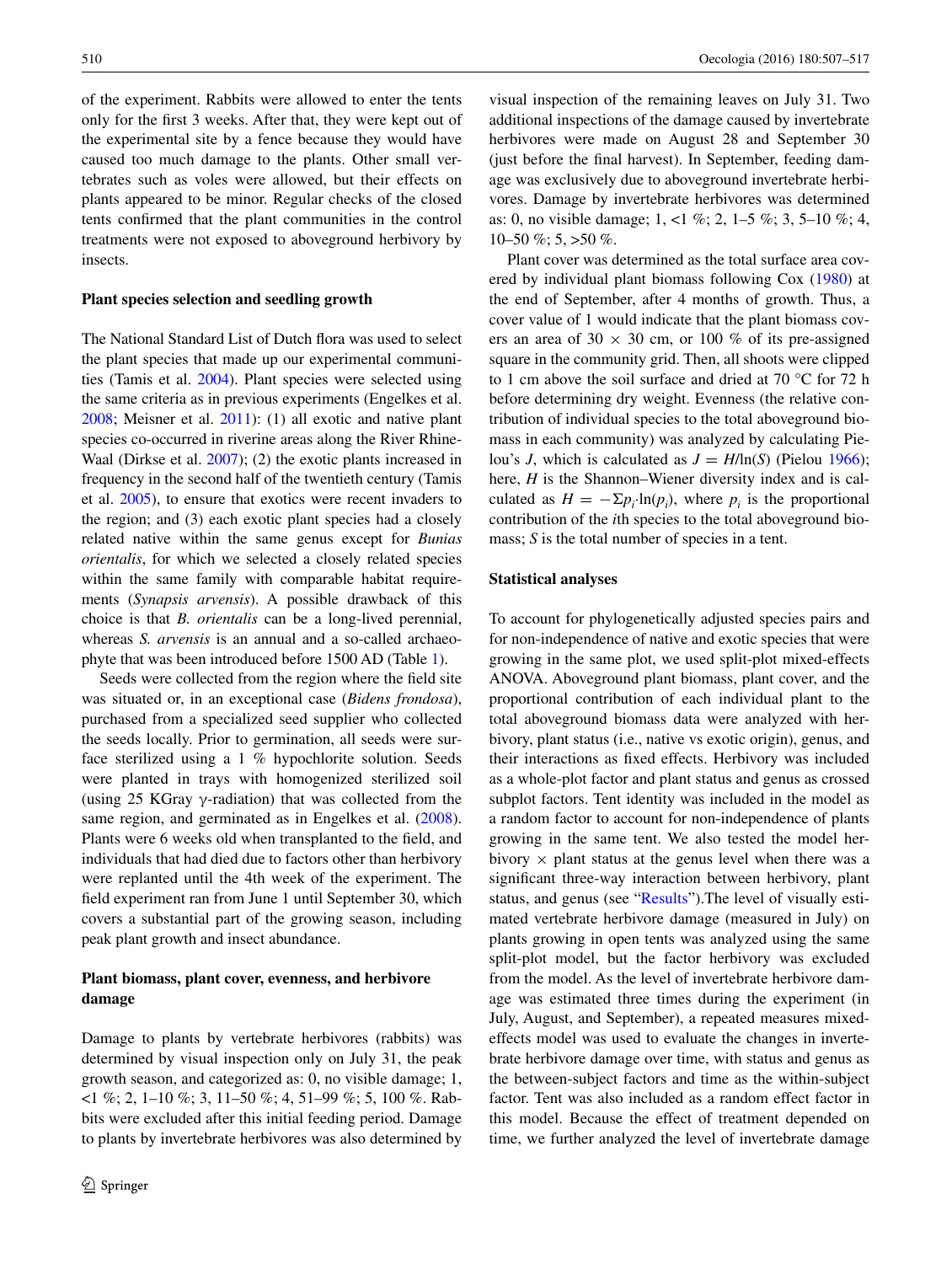at each time point separately using the same split-plot model as used for vertebrate damage. For the split-plot analyses, we used ANOVA type III SS with the Kenward– Roger approximation to calculate the degrees of freedom in the lmerTest package (Kuznetsova et al. [2015\)](#page-10-29), which makes use of the lme4 package (Bates et al. [2014\)](#page-9-12). One exception was the model for invertebrate herbivore damage, where time was included as the within-subject factor. In this model, the number of degrees of freedom was calculated according to the procedure described in Pinheiro and Bates [\(2000](#page-10-30)).

The proportional contribution of each plant species to the total aboveground biomass in a tent was calculated. After that, the proportional contribution of each plant species was ranked from highest to lowest for open and closed tents separately. Testing for similarity of species proportional biomass ranking between control and herbivory treatments was done with a Kendall′s *W* for concordance test.

Total aboveground community biomass, Shannon community evenness, and community Pielou's *J* in open tents were compared with those in closed tents using a *t*-test  $(n = 5$  per treatment). The effect of herbivory on plant community composition (the proportional biomass of each plant species with respect to the total community biomass) was tested using a principal components analysis (PCA) and redundancy analysis (RDA) (999 unrestricted permutations, CANOCO, v.5.03; Šmilauer and Lepš [2014](#page-10-31)). As there were three plant individuals of each species growing within a single tent, the proportional biomass of each plant was averaged per tent before the analyses. This analysis showed the same effects as when the three individuals were not averaged (data not shown), but resulted in a clearer visual presentation.

To test if the measured damage (from vertebrates in July and invertebrates in July, August, and September) could explain the relative difference in biomass between the control and herbivory treatments at the end of September, the difference in shoot biomass between the control and herbivory treatments for each species was calculated as ln (shoot biomass without herbivory/shoot biomass with herbivory) and correlated to the corresponding speciesspecific damage levels by Spearman's rank correlation. We used Spearman's rho, which explicitly accounts for ties (Zar [1984\)](#page-11-6).

Prior to analyses, biomass and cover data were log transformed to fulfill assumptions of normality and homogeneity of variances. Unless indicated otherwise, data were analyzed with R version 3.0.1 (R Development Core Team [2014](#page-10-32)).

## <span id="page-5-0"></span>**Results**

Aboveground biomass of exotic plant species did not differ from that of native plant species in communities without herbivory or in communities with herbivory (herbivory  $\times$  status: Table [2;](#page-5-1) Fig. [1a](#page-6-0)). However, the effect of herbivory on aboveground biomass depended on genus and status (herbivory  $\times$  status  $\times$  genus; Table [2\)](#page-5-1). The origin of this three-way interaction can be understood by inspecting the individual species responses (Fig. S2 in the ESM): aboveground biomass was lower for both exotic and native species when exposed to herbivory in the cases of *Bidens* and *Artemisia*, but did not differ between open and control tents for either exotic or native species in the cases of *Rorippa* and *Tragopogon*; in the cases of *Senecio* and *Bunias*, native and exotic species responded different to herbivory (Fig. S2 in ESM). Overall, plant communities exposed to herbivory had, on average, less biomass per plant than communities without herbivory, and herbivory reduced the biomasses of both exotic and native plant species (Table [2;](#page-5-1) Fig. [1](#page-6-0)a). Exposure to aboveground herbivores also reduced average plant community cover (Table [2](#page-5-1); Fig. [1b](#page-6-0)). Plant communities exposed to aboveground herbivores were not dominated more by exotic plant species than communities without herbivory (Table [2;](#page-5-1) Fig. [1b](#page-6-0)), but the cover of exotic or native species depended on genus (herbivory  $\times$  status  $\times$  genus; Table [2](#page-5-1); Fig. S3 in the ESM).

The effects of herbivory and plant status on the proportional biomass of a species depended on genus (Table [2](#page-5-1);

<span id="page-5-1"></span>**Table 2** Effects of herbivory, plant status (native vs exotic), and genus on aboveground plant biomass, plant cover, and the proportional contribution of each species to community biomass

|                       | df   | Aboveground<br>biomass $(N = 326)$ | Cover $(N = 325)$ | Proportional<br>biomass $(N = 333)$ |  |
|-----------------------|------|------------------------------------|-------------------|-------------------------------------|--|
| Herbivory (H)         | 1,8  | $41.19***$                         | $40.38***$        | 0.046                               |  |
| Status $(S)$          | 1, N | 1.31                               | 0.052             | 0.22                                |  |
| Genus $(G)$           | 5. N | $6.99***$                          | $8.14***$         | $17.13***$                          |  |
| $H \times S$          | 1, N | 0.34                               | 0.55              | 0.19                                |  |
| $H \times G$          | 5. N | $24.64***$                         | 28.58***          | $18.31***$                          |  |
| $S \times G$          | 5. N | $4.19**$                           | $4.20**$          | $7.44***$                           |  |
| $H \times S \times G$ | 5. N | $5.24***$                          | $5.19***$         | 1.44                                |  |

Degrees of freedom (*df*) and *F* values are shown for split-plot mixed-effects ANOVA. *Asterisks* indicate significant effects: \*\*\* *P* < 0.001; \*\* *P* < 0.01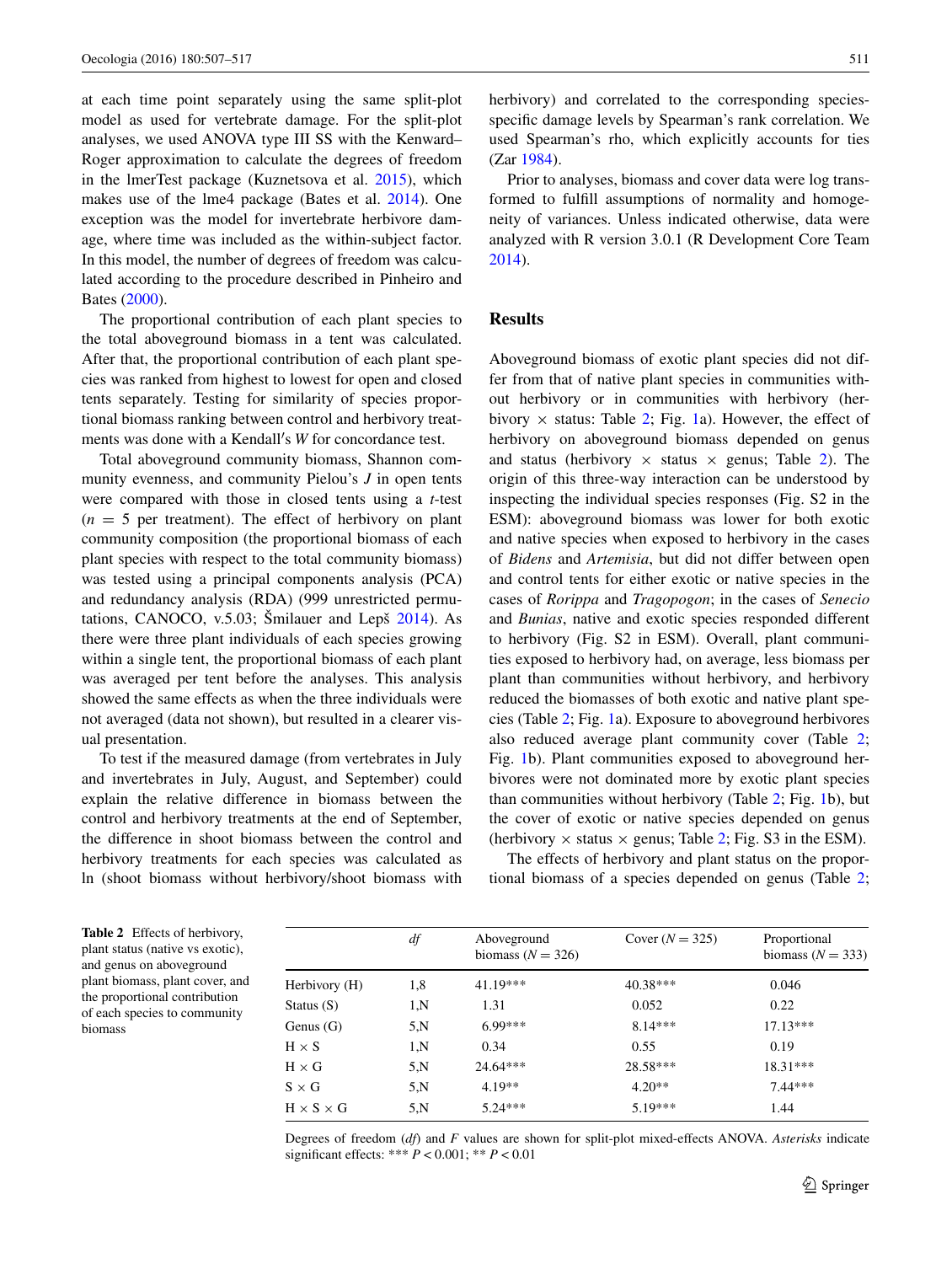

<span id="page-6-0"></span>**Fig. 1** Effects of treatment on **a** average aboveground biomass and **b** average plant cover  $(\%)$  for exotic and native plant species. Values are mean  $\pm$  SD; means were determined by averaging species values within a tent and then for each treatment

Fig. [2\)](#page-6-1). In contrast, herbivory altered the rank of proportional biomass of a species within the community, although the shapes of the rank abundance plots with and without herbivory were not significantly different from each other (Kendall's *W* of concordance,  $n = 12$ ,  $W = 0.303$ ,  $P = 0.19$ ; Fig. [2\)](#page-6-1). Some plant species were extremely sensitive to herbivory. For example, the exotic and native *Bidens* species produced 30 and 33 % of the aboveground community biomass, respectively, in the absence of herbivory, whereas these percentages dropped to less than 4 and 7 %, respectively, when herbivores were allowed (Fig. [2\)](#page-6-1). Other plant species benefited from herbivory, at least proportionally. For example, the exotic *Senecio inaequidens* produced more than 15 % of the aboveground biomass in communities without herbivory, and 20 % when herbivores were allowed (Fig. [2\)](#page-6-1). The natives *Artemisia vulgaris* and *Senecio jacobaea* as well as the exotics *Rorippa austriaca* and *B. orientalis* were all ranked relatively high in the communities with herbivory (Fig. [2](#page-6-1)).

Total community biomass was significantly lower in open tents compared to control tents (Table [3](#page-7-0)). There was no difference in total community Shannon index and Pielou's *J* between open and control tents (Table [3](#page-7-0)). Herbivory explained 48.2 % of the total variation in the composition of the plant community (RDA,  $F = 7.5$ ,  $P = 0.01$ ; Fig. [3](#page-7-1)). Plant communities exposed to herbivory had higher dissimilarity in aboveground biomass distribution among species than plant communities without herbivory (Fig. [3](#page-7-1)).

Overall, exotic plant species were damaged more than natives by vertebrate herbivores (mostly rabbits) in July  $(F_{1,163} = 9.53, P = 0.002; Fig. 4a)$  $(F_{1,163} = 9.53, P = 0.002; Fig. 4a)$  $(F_{1,163} = 9.53, P = 0.002; Fig. 4a)$ . However, the difference in the levels of vertebrate damage on natives and exotics also depended on plant genus (genus  $\times$  status interaction:  $F_{5,163} = 21.22, P < 0.001$ ; Fig. S4 in the ESM). The exotic *B. orientalis* was less damaged by vertebrate herbivores than the native congener, whereas the exotic *S. inaequidens* was damaged more than the native congener (Fig. S4 in the ESM).

<span id="page-6-1"></span>**Fig. 2** Proportional rank abundance plots of the average  $(\pm SD)$  proportions of aboveground biomass of species in the plant communities in **a** control (closed tents) and **b** herbivory (open tents) treatments. *Numbers after plant names* indicate species pairs: <sup>1</sup>Bidens,<br><sup>2</sup>Senecie, <sup>3</sup>Artemisia, <sup>4</sup>Borinna <sup>2</sup> Senecio, <sup>3</sup> Artemisia, <sup>4</sup> Rorippa,<br><sup>5</sup> Singpic/Punias, <sup>6</sup> Tragonogon *Sinapis*/*Bunias*, 6 *Tragopogon*. \* synonym is *Jacobaea vulgaris* (see Table [1\)](#page-3-0)

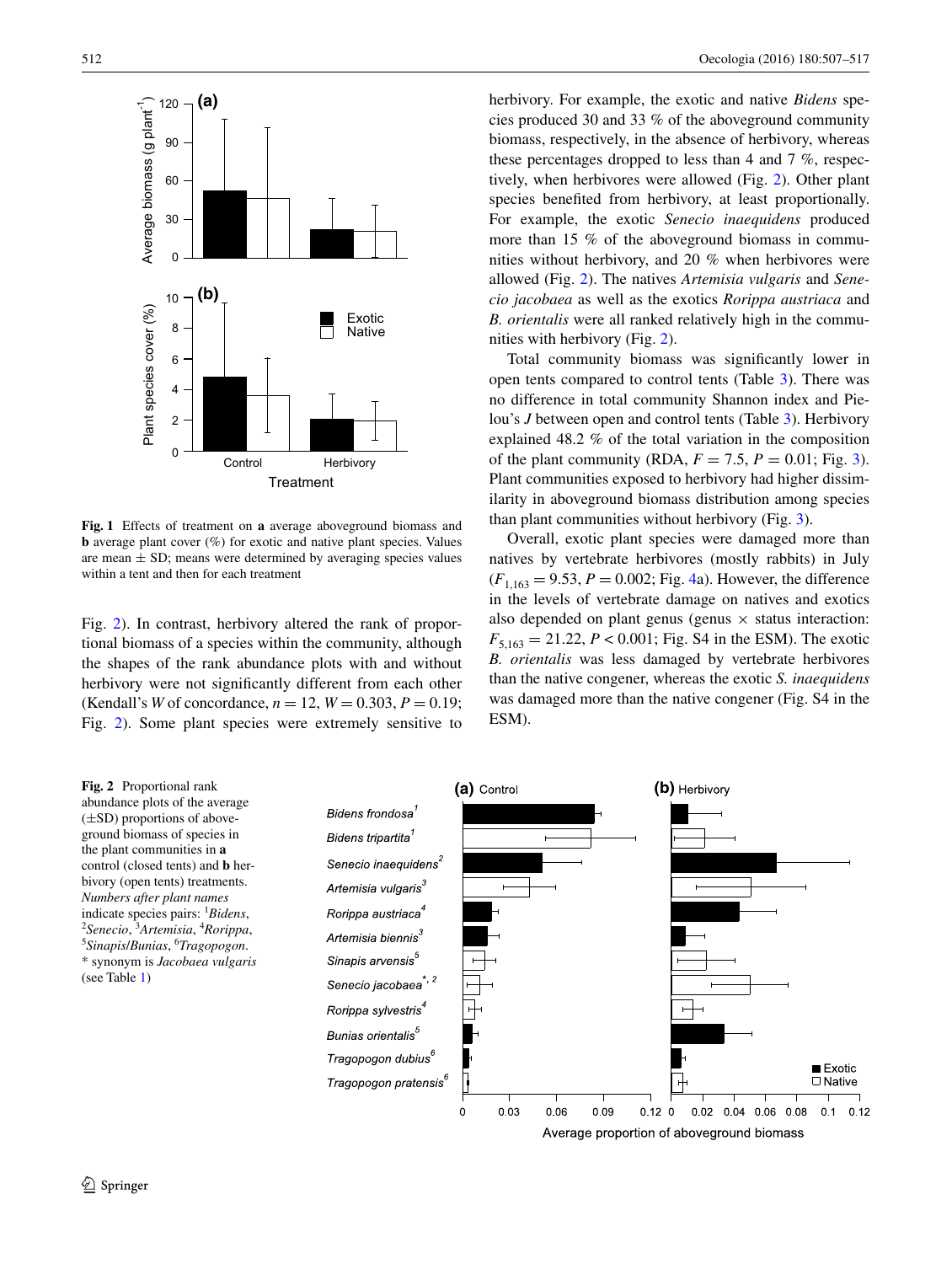<span id="page-7-0"></span>**Table 3** Total community biomass, Shannon index, and Pielou's *J* in control and herbivory treatments (values are mean  $\pm$  SE; *n* = 5)

|                                                               | Control | Herbivory $df = t$                                  |  |                   |
|---------------------------------------------------------------|---------|-----------------------------------------------------|--|-------------------|
|                                                               |         |                                                     |  |                   |
| Total biomass $1730 \pm 195$ $783 \pm 82$ $5.38$ $4.47$ 0.006 |         |                                                     |  |                   |
| Shannon index $0.91 \pm 0.10$ $0.97 \pm 0.04$ 4.53            |         |                                                     |  | $0.81 \quad 0.46$ |
| Pielou's $J$                                                  |         | $0.37 \pm 0.04$ $0.41 \pm 0.02$ $4.33$ $-0.42$ 0.69 |  |                   |

Results of *t*-tests are shown for each comparison



<span id="page-7-1"></span>**Fig. 3** PCA ordination of proportion of aboveground biomass of each species in control (*open dots*, *dashed line*) and herbivory (*closed dots*, *solid line*) treatments for exotic and native plant species. Each *number in parentheses* indicates the percentage of the variation explained by the axis. For full species names, see Table [1](#page-3-0)

We did not identify all aboveground invertebrate herbivores that were damaging plants, but a number of herbivorous insects were observed feeding on the plant tissues in the open cages: *Longitarsus jacobaeae*, *Pieris rapae*, and *Colaphus sophiae*, among others. The difference in the levels of invertebrate damage on native and exotic plants depended on plant genus (status  $\times$  genus interaction:  $F_{5,109} = 16.47, P < 0.001$  and varied over time when it was measured (Fig. [4b](#page-7-2)). The level of invertebrate damage was significantly higher on native than on exotic plant species in July only  $(F_{1,108} = 6.28, P = 0.014;$  $(F_{1,108} = 6.28, P = 0.014;$  $(F_{1,108} = 6.28, P = 0.014;$  Fig. 4b). Throughout the growing season, the difference in the levels of invertebrate damage on native and exotic plants depended on genus (July:  $F_{5,108} = 6.30, P < 0.001$ ; August:  $F_{5,109} = 4.01$ ,  $P = 0.002$ ; September:  $F_{5,106} = 20.63$ , *P* < 0.001; Fig. S5 in the ESM).

The level of visually assessed feeding damage by vertebrate herbivores (measured in July only) was positively correlated to the ratio of aboveground biomass in open to that in closed cages (Spearman's rank correlation:  $\rho = 0.92$ ,



<span id="page-7-2"></span>**Fig. 4** Damage level by **a** vertebrate and **b** invertebrate herbivores on exotic and native plants in open tents where herbivores were allowed. Values are means  $\pm$  SD; categorization in **a** is: 0 is no visible damage; *1* < 1 %; *2* is 1–10 %; *3* is 11–50 %; *4* is 51–99 %; *5* is 100 %, and that in **b** is: 0 is no visible damage;  $1 < 1\%$ ; 2 is 1–5 %; 3 is 5–10 %; *4* is 10–50 %; *5* is > 50 %. Damage by invertebrates was measured three times over the experiment (in July, August, and September). *Asterisks* indicate significant differences between exotics and natives. \**P* < 0.05 and \*\**P* < 0.01

 $n = 12$ ,  $P < 0.001$ ). There was no significant correlation between the level of visually assessed feeding damage by invertebrate herbivores and the ratio of aboveground biomass in open to closed cages throughout the season (July:  $\rho = -0.28$ ,  $n = 12$ ,  $P = 0.37$ ; August:  $\rho = -0.53$ ,  $n = 12$ , *P* = 0.08; September:  $\rho = -0.28$ ,  $n = 12$ ,  $P = 0.38$ ).

### **Discussion**

We studied the effects of aboveground herbivory on phylogenetically controlled multi-species communities of exotic and native plant species during their first growing season in the field. In contrast to our hypothesis, herbivory did not enhance the overall dominance of exotic plant species. Instead, plant communities were co-dominated by both native and exotic plant species. Herbivory reorganized the rank order of native and exotic species in the plant communities. Some native plant species, such as *S. jacobaea (*syn. *Jacobaea vulgaris*) performed substantially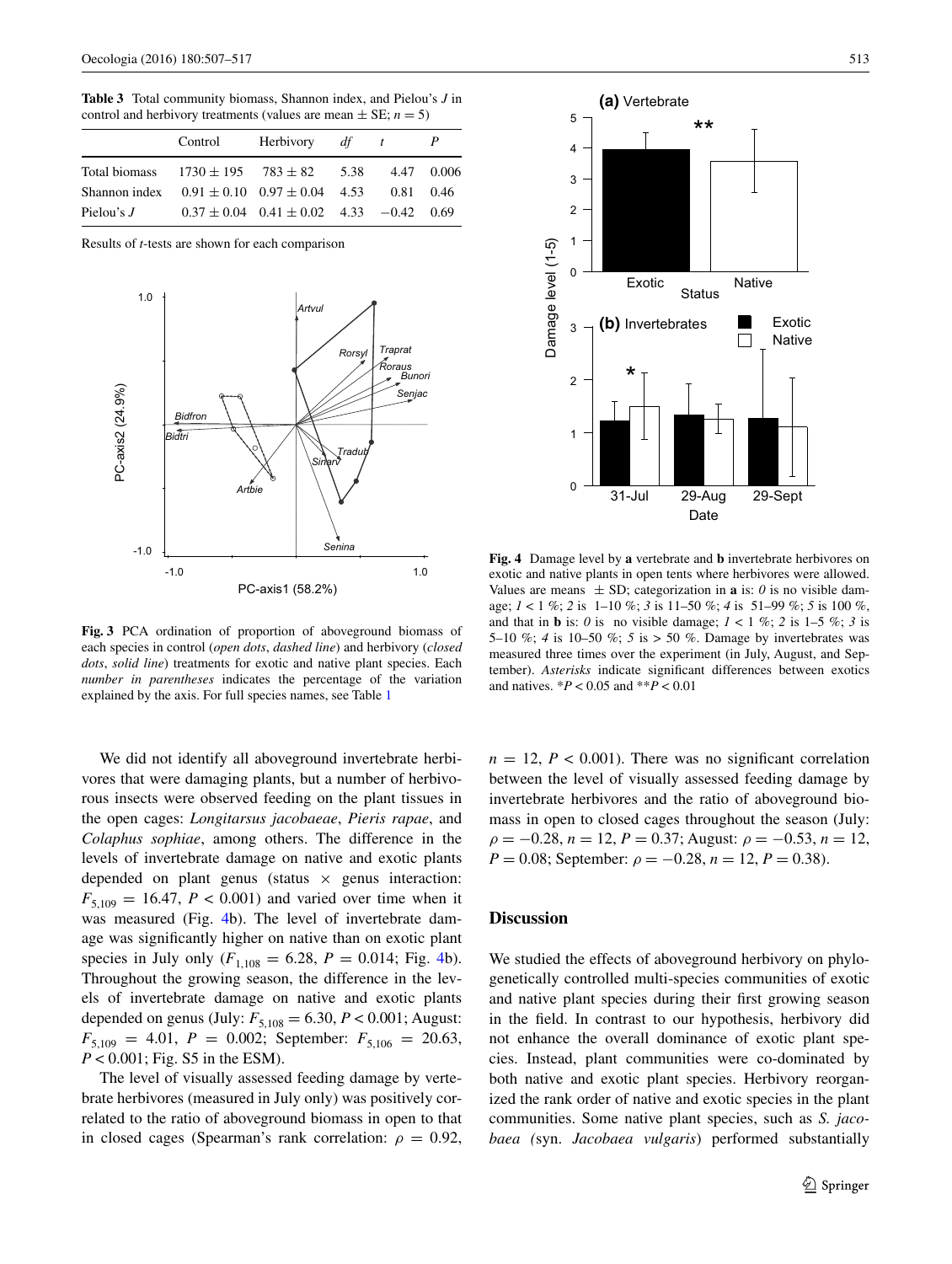better under herbivory than some of the exotic plant species. The response of this species is well in line with expectations, as *S. jacobaea* is known to be a poor competitor with other plant species (McEvoy et al. [1993\)](#page-10-33), whereas it is known to be toxic to herbivores aside from some specialized invertebrates (Macel [2011](#page-10-34)). The close exotic relative *S. inaequidens* is also toxic (Engelkes et al. [2008\)](#page-9-8), but appeared more competitive than *S. jacobaea* when herbivores were excluded.

Studies showing that invasive exotic plant species in general have fewer enemies (Mitchell and Power [2003](#page-10-7)), even when compared to congeneric natives (Engelkes et al. [2012](#page-9-9)), and that they are less damaged by aboveground herbivores than phylogenetically related natives (Engelkes et al. [2008;](#page-9-8) Funk and Throop [2010](#page-10-21)) suggest that invaded plant communities that are exposed to herbivores will become dominated by exotics. However, our results do not confirm this expectation. It has been argued that focusing on the number of enemies present might not necessarily be a good proxy for effects on biomass production (van Kleunen and Fischer [2009](#page-11-2)). Our results suggest that the abovementioned proxies may not necessarily be good predictors of the outcome of plant community interactions when the communities are exposed to natural herbivory in the field.

Comparisons among studies may be complicated by the presence of different environmental contexts. For example, in another study, *B. frondosa* was not affected by invertebrate herbivores when grown in pots in the absence of competitors (Dawson et al. [2014](#page-9-3)). In our community approach, however, this plant species lost dominance in the community exposed to herbivory; this was probably due to grazing intolerance to vertebrate herbivores, which prevented regrowth after excluding the rabbits. This may be an example of how plant–herbivore relationships can depend on environmental context. A number of the plant species that we used in the field experiment have been exposed individually to herbivory under controlled conditions. In those studies, aboveground generalist herbivorous insects were, on average, eating more from native than from phylogenetically related exotic plant species (Engelkes et al. [2008](#page-9-8); Fortuna et al. [2012,](#page-10-35) [2013;](#page-10-36) Macel et al. [2014\)](#page-10-24). The current field study shows that even those results are not generally indicative of the performance of exotics versus the performance of natives in a plant community context in the field.

Contrasting results between our previous greenhouse experiments (Engelkes et al. [2008](#page-9-8); Macel et al. [2014\)](#page-10-24), field observations (Engelkes et al. [2012](#page-9-9)), and the current plant community experiment might be explained by the relatively short duration of our field experiment, which may have underestimated effects on seed production and plant regrowth after winter. These factors can influence longterm community dynamics. Another possible explanation might be that greenhouse experiments on feeding by single insect species and field surveys on insect abundance may not be indicative of how plants actually perform under natural herbivory in the field. For example, we found that, on average, exotic plant species showed more damage by vertebrate herbivores (at least in July) than the natives. The fact that this damage did not result in a greater loss of biomass could indicate a higher tolerance to herbivory. Tolerance to herbivory has been suggested as an alternative explanation for the success of invasive species (Augustine and McNaughton [1998](#page-9-13)), but there is no general evidence that invasive exotic plant species are more tolerant to herbivory than native plant species (Chun et al. [2010\)](#page-9-14).

Relatively few studies have examined the effects of herbivory on exotic plant species in plant communities in field experiments. These studies have provided mixed evidence regarding the role of herbivores in promoting exotic plant invasions. For example, grazing by larger vertebrate herbivores such as cows and sheep did not accelerate exotic plant spread in a large grassland experiment (Stohlgren et al. [1999\)](#page-10-12). In another study, grazing by vertebrate herbivores promoted the abundance of exotic species that suffered less from grazing than natives (HilleRisLambers et al. [2010](#page-10-37)). It is possible that the effects of herbivorous insects depend on the phylogenetic relationship between native and exotic plant species (Ashton and Lerdau [2008\)](#page-9-15). This might be due to greater similarity in resistance traits to herbivores between congeneric plants than between distantly related species (Agrawal [2007\)](#page-9-16). For example, in our study, both the exotic and native *Bidens* species were found to be highly sensitive to aboveground herbivory. As such, this species pair may have driven the patterns for average biomass, cover, and total biomass. Alternatively, it is also possible that herbivores on native plant species shift more easily to exotic congenerics than to unrelated species (Strauss et al. [2006](#page-10-25)), resulting in similar levels of damage to exotics and natives in the field observations (Dostál et al. [2013](#page-9-17)).

Exotic plant success has also been hypothesized to depend on the identity of the dominant native plant species in the community (Emery [2007;](#page-9-18) Emery and Gross [2007](#page-9-19)). Our results show that the presence or absence of herbivory influences which of the plant species dominate. Only for the *Bunias*–*Sinapis* pair did the species respond in line with our proposed hypothesis, as *B. orientalis* performed better under herbivory than in the control plots (Fig. S2 in the ESM). In all of the other pairs, the exotic species did not respond in line with our hypothesis—they performed worse or were not affected by exposure to herbivory. Effects of aboveground herbivory on invasive exotic plant species generally tend to be highly variable between studies. Some studies have even shown that exotic plants were preferred by herbivores over native plants (Parker and Hay [2005;](#page-10-4) Parker et al. [2006\)](#page-10-38), whereas exotics and natives responded similarly to herbivores in other studies (Dawson et al. [2014](#page-9-3)). These examples and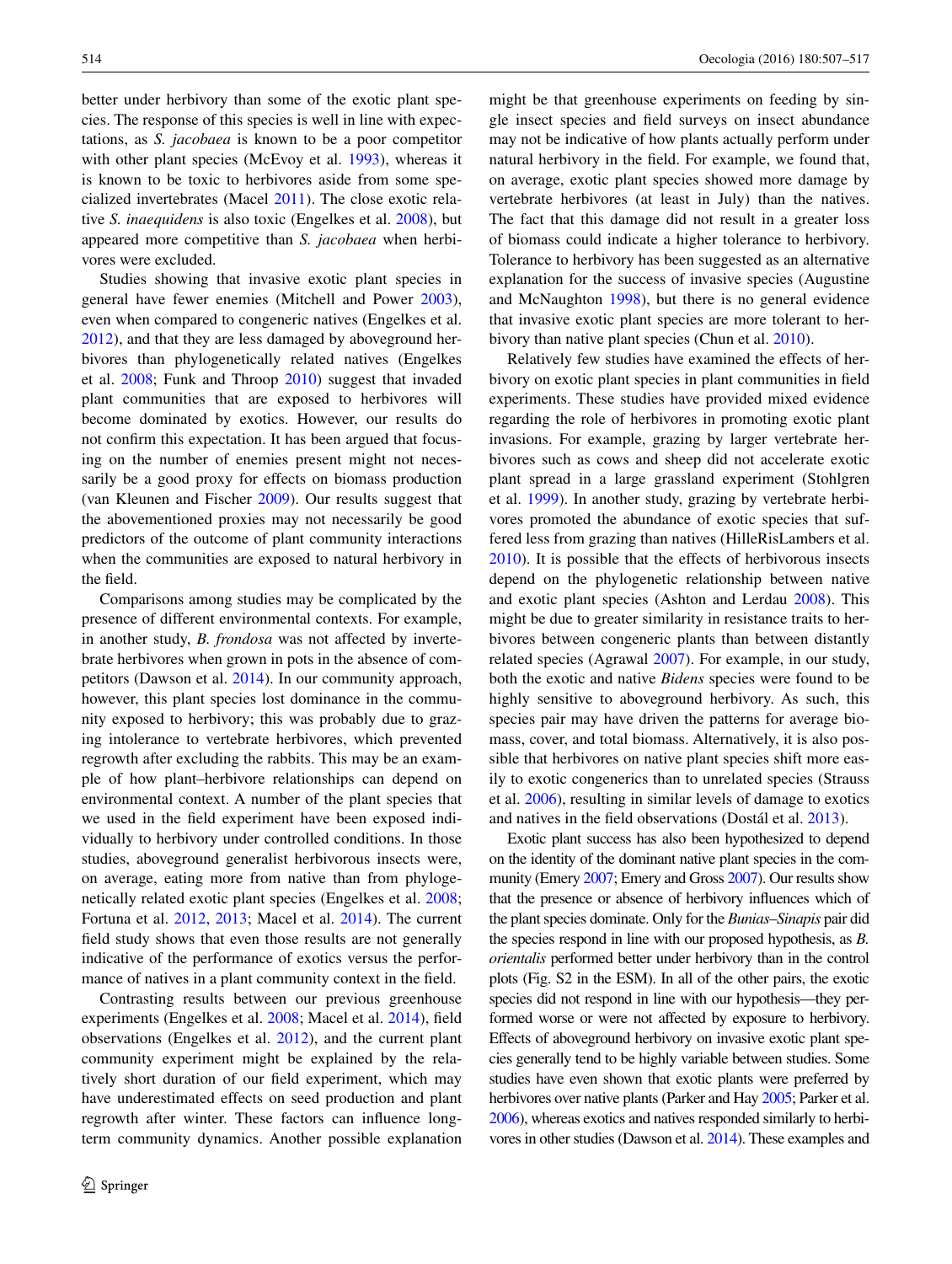our own results suggest that effects of herbivores on introduced exotic plant species need to be considered in their natural context of intra- and interspecific plant interactions.

We conclude that herbivory does not promote the overall supremacy of exotics during the establishment of mixed plant communities of exotic species and phylogenetically related natives. Our conclusion is based on a relatively short-term field experiment that did not include regeneration of plant communities after one or several winter periods. Moreover, it may be that such phylogenetically balanced communities do not occur naturally in the field, even when all plant species are inhabitants of the same riverine ecosystem. But what our experiment does suggest is that effects of aboveground herbivory on exotic versus native plant species may strongly depend on their degree of relatedness, and thus their defense strategies. Therefore, we propose that more experiments which adopt a plant community approach and include phylogenetic relatedness between exotics and natives are needed to test the current assumptions regarding the consequences of less enemy exposure of exotic plant species in their novel ranges for plant invasiveness.

**Acknowledgments** The authors thank Taiadjana Fortuna, André Kamp, and Jinze Noordijk for their discussions and help in the field, and Staatsbosbeheer for permission to perform research in the Afferdense and Deestse Waarden. We also thank Prof. Jeffrey Harvey and Dr. Martijn Bezemer and the anonymous referees for valuable comments on earlier versions of the manuscript. The experiments conducted comply with the current laws of the Netherlands in which the experiment was performed. The work was supported by an ALW-VICI Grant (865.05.002) and ERC-Adv 260-55290 (SPECIALS) to W.H.v.d.P. This is NIOO publication nr 5935.

**Author contribution statement** TE, AM, EM, WHvdP, and MM designed the experiment and performed the research; OK analyzed the data. TE wrote the first draft, with contributions from all; AM and WHvdP revised the paper, with contributions from all.

#### **Compliance with ethical standards**

**Conflict of interest** The authors declare that they have no conflict of interest.

**Open Access** This article is distributed under the terms of the Creative Commons Attribution 4.0 International License ([http://crea](http://creativecommons.org/licenses/by/4.0/)[tivecommons.org/licenses/by/4.0/](http://creativecommons.org/licenses/by/4.0/)), which permits unrestricted use, distribution, and reproduction in any medium, provided you give appropriate credit to the original author(s) and the source, provide a link to the Creative Commons license, and indicate if changes were made.

#### **References**

- <span id="page-9-16"></span>Agrawal AA (2007) Macroevolution of plant defense strategies. Trends Ecol Evol 22(2):103–109. doi[:10.1016/j.](http://dx.doi.org/10.1016/j.tree.2006.10.012) [tree.2006.10.012](http://dx.doi.org/10.1016/j.tree.2006.10.012)
- <span id="page-9-2"></span>Agrawal AA, Kotanen PM, Mitchell CE, Power AG, Godsoe W, Klironomos J (2005) Enemy release? An experiment with

congeneric plant pairs and diverse above- and belowground enemies. Ecology 86(11):2979–2989. doi:[10.1890/05-0219](http://dx.doi.org/10.1890/05-0219)

- <span id="page-9-15"></span>Ashton IW, Lerdau MT (2008) Tolerance to herbivory, and not resistance, may explain differential success of invasive, naturalized, and native North American temperate vines. Divers Distrib 14(2):169–178. doi[:10.1111/j.1472-4642.2007.00425.x](http://dx.doi.org/10.1111/j.1472-4642.2007.00425.x)
- <span id="page-9-13"></span>Augustine DJ, McNaughton SJ (1998) Ungulate effects on the functional species composition of plant communities: herbivore selectivity and plant tolerance. J Wildl Manag 62(4):1165–1183
- <span id="page-9-12"></span>Bates D, Maechler M, Bolker B, Walker S (2014) lme4: linear mixedeffects models using Eigen and S4. R package version 1.1-7. [http://](http://CRAN.R-project.org/package%3dlme4%253E) [CRAN.R-project.org/package](http://CRAN.R-project.org/package%3dlme4%253E)=lme4%3E. Accessed 16 July 2015
- <span id="page-9-5"></span>Caño L, Escarré J, Vrieling K, Sans F (2009) Palatability to a generalist herbivore, defence and growth of invasive and native *Senecio* species: testing the evolution of increased competitive ability hypothesis. Oecologia 159(1):95–106. doi[:10.1007/](http://dx.doi.org/10.1007/s00442-008-1182-z) [s00442-008-1182-z](http://dx.doi.org/10.1007/s00442-008-1182-z)
- <span id="page-9-1"></span>Catford JA, Jansson R, Nilsson C (2009) Reducing redundancy in invasion ecology by integrating hypotheses into a single theoretical framework. Divers Distrib 15(1):22–40. doi[:10.1111/j.1472-4642.2008.00521.x](http://dx.doi.org/10.1111/j.1472-4642.2008.00521.x)
- <span id="page-9-14"></span>Chun YJ, van Kleunen M, Dawson W (2010) The role of enemy release, tolerance and resistance in plant invasions: linking damage to performance. Ecol Lett 13(8):937–946. doi[:10.1111/j.1461-0248.2010.01498.x](http://dx.doi.org/10.1111/j.1461-0248.2010.01498.x)
- <span id="page-9-0"></span>Colautti RI, Ricciardi A, Grigorovich IA, MacIsaac HJ (2004) Is invasion success explained by the enemy release hypothesis? Ecol Lett 7(8):721–733. doi:[10.1111/j.1461-0248.2004.00616.x](http://dx.doi.org/10.1111/j.1461-0248.2004.00616.x)
- <span id="page-9-11"></span>Cox GW (1980) Laboratory manual of general ecology. Brown Company, Dubuque
- <span id="page-9-7"></span>Cushman JH, Lortie CJ, Christian CE (2011) Native herbivores and plant facilitation mediate the performance and distribution of an invasive exotic grass. J Ecol 99(2):524–531. doi[:10.1111/j.1365-2745.2010.01776.x](http://dx.doi.org/10.1111/j.1365-2745.2010.01776.x)
- <span id="page-9-4"></span>Daehler CC (1998) The taxonomic distribution of invasive angiosperm plants: ecological insights and comparison to agricultural weeds. Biol Conserv 84(2):167–180. doi[:10.1016/](http://dx.doi.org/10.1016/s0006-3207(97)00096-7) [s0006-3207\(97\)00096-7](http://dx.doi.org/10.1016/s0006-3207(97)00096-7)
- <span id="page-9-3"></span>Dawson W, Bottini A, Fischer M, van Kleunen M, Knop E (2014) Little evidence for release from herbivores as a driver of plant invasiveness from a multi-species herbivore-removal experiment. Oikos 123(12):1509–1518. doi[:10.1111/oik.01485](http://dx.doi.org/10.1111/oik.01485)
- <span id="page-9-10"></span>Dirkse GM, Hochstenbach SMH, Reijerse AI (2007) Flora van Nijmegen en Kleef 1800-2006/Flora von Nimwegen und Kleve 1800-2006. Zevendal, Mook
- <span id="page-9-17"></span>Dostál P, Allan E, Dawson W, van Kleunen M, Bartish I, Fischer M (2013) Enemy damage of exotic plant species is similar to that of natives and increases with productivity. J Ecol 101(2):388–399. doi[:10.1111/1365-2745.12037](http://dx.doi.org/10.1111/1365-2745.12037)
- <span id="page-9-18"></span>Emery SM (2007) Limiting similarity between invaders and dominant species in herbaceous plant communities? J Ecol 95(5):1027-1035. doi:[10.1111/j.1365-2745.2007.01274.x](http://dx.doi.org/10.1111/j.1365-2745.2007.01274.x)
- <span id="page-9-19"></span>Emery SM, Gross KL (2007) Dominant species identity, not community evenness, regulates invasion in experimental grassland plant communities. Ecology 88(4):954–964. doi:[10.1890/06-0568](http://dx.doi.org/10.1890/06-0568)
- <span id="page-9-8"></span>Engelkes T, Morriën E, Verhoeven KJF, Bezemer TM, Biere A, Harvey JA, McIntyre LM, Tamis WLM, van der Putten WH (2008) Successful range-expanding plants experience less above-ground and below-ground enemy impact. Nature 456(7224):946–948. doi[:10.1038/nature07474](http://dx.doi.org/10.1038/nature07474)
- <span id="page-9-9"></span>Engelkes T, Wouters B, Bezemer TM, Harvey JA, van der Putten WH (2012) Contrasting patterns of herbivore and predator pressure on invasive and native plants. Basic Appl Ecol 13(8):725–734. doi[:10.1016/j.baae.2012.10.005](http://dx.doi.org/10.1016/j.baae.2012.10.005)
- <span id="page-9-6"></span>Felsenstein J (1985) Phylogenies and the comparative method. Am Nat 125(1):1–15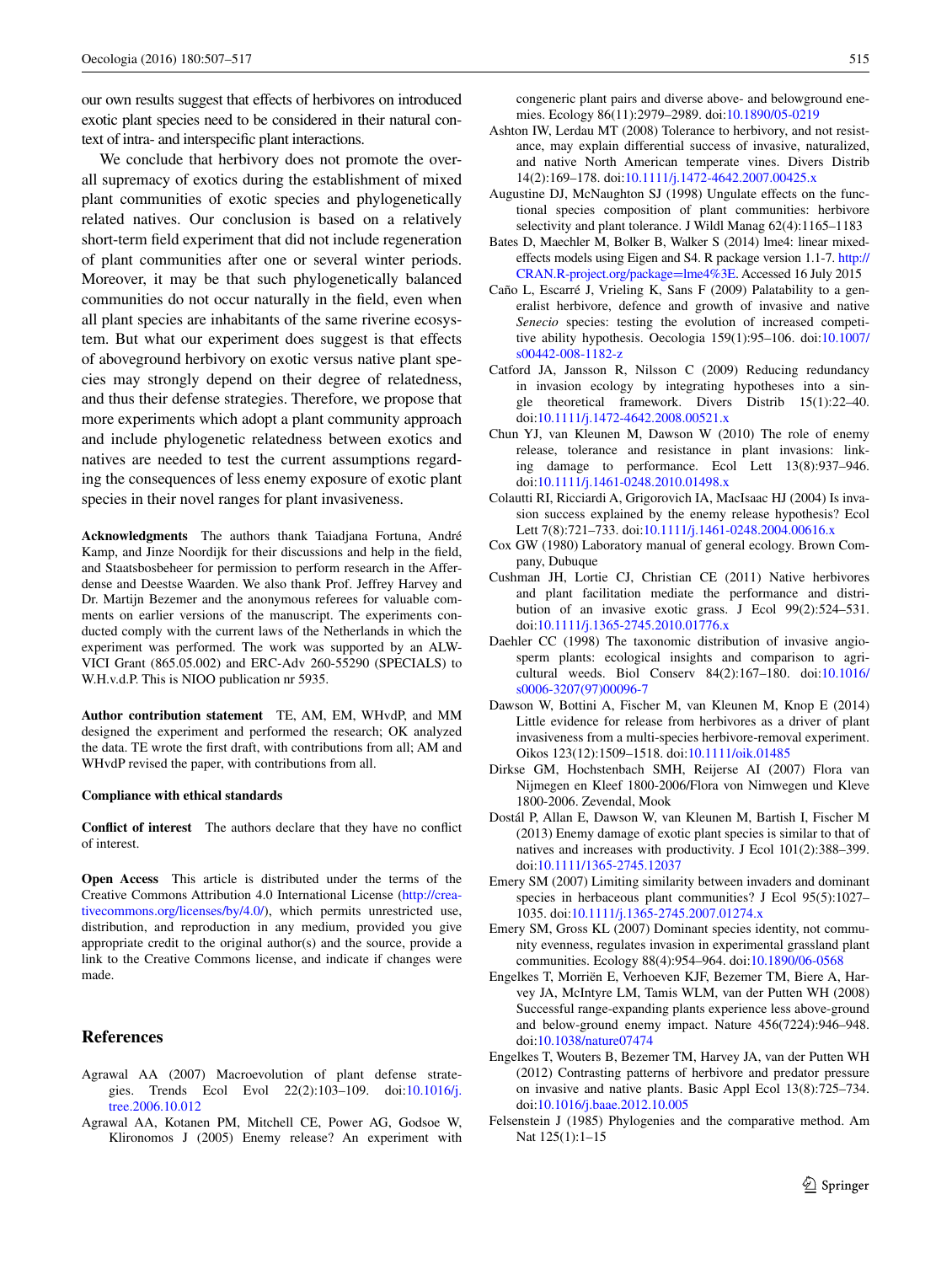- <span id="page-10-35"></span>Fortuna TM, Vet LEM, Harvey JA (2012) Effects of an invasive plant on the performance of two parasitoids with different host exploitation strategies. Biol Control 62(3):213–220. doi:[10.1016/j.](http://dx.doi.org/10.1016/j.biocontrol.2012.05.003) [biocontrol.2012.05.003](http://dx.doi.org/10.1016/j.biocontrol.2012.05.003)
- <span id="page-10-36"></span>Fortuna T, Woelke J, Hordijk C, Jansen J, van Dam N, Vet LM, Harvey J (2013) A tritrophic approach to the preference– performance hypothesis involving an exotic and a native plant. Biol Invasions 15(11):2387–2401. doi:[10.1007/](http://dx.doi.org/10.1007/s10530-013-0459-2) [s10530-013-0459-2](http://dx.doi.org/10.1007/s10530-013-0459-2)
- <span id="page-10-21"></span>Funk JL, Throop HL (2010) Enemy release and plant invasion: patterns of defensive traits and leaf damage in Hawaii. Oecologia 162(4):815–823. doi[:10.1007/s00442-009-1497-4](http://dx.doi.org/10.1007/s00442-009-1497-4)
- <span id="page-10-20"></span>Funk JL, Vitousek PM (2007) Resource-use efficiency and plant invasion in low-resource systems. Nature 446(7139):1079–1081. doi[:10.1038/nature05719](http://dx.doi.org/10.1038/nature05719)
- <span id="page-10-6"></span>Gonzales EK, Arcese P (2008) Herbivory more limiting than competition on early and established native plants in an invaded meadow. Ecology 89(12):3282–3289. doi[:10.1890/08-0435.1](http://dx.doi.org/10.1890/08-0435.1)
- <span id="page-10-22"></span>Harvey PH, Purvis A (1991) Comparative methods for explaining adaptations. Nature 351(6328):619–624. doi:[10.1038/351619a0](http://dx.doi.org/10.1038/351619a0)
- <span id="page-10-37"></span>HilleRisLambers J, Yelenik SG, Colman BP, Levine JM (2010) California annual grass invaders: the drivers or passengers of change? J Ecol 98(5):1147–1156. doi[:10.1111/j.1365-2745.2010.01706.x](http://dx.doi.org/10.1111/j.1365-2745.2010.01706.x)
- <span id="page-10-13"></span>Holmgren M, Aviles R, Sierralta L, Segura AM, Fuentes ER (2000) Why have European herbs so successfully invaded the Chilean matorral? Effects of herbivory, soil nutrients, and fire. J Arid Environ 44(2):197–211. doi[:10.1006/jare.1999.0589](http://dx.doi.org/10.1006/jare.1999.0589)
- <span id="page-10-8"></span>Jobin A, Schaffner U, Nentwig W (1996) The structure of the phytophagous insect fauna on the introduced weed *Solidago altissima* in Switzerland. Entomol Exp Appl 79(1):33–42. doi[:10.1111/j.1570-7458.1996.tb00806.x](http://dx.doi.org/10.1111/j.1570-7458.1996.tb00806.x)
- <span id="page-10-16"></span>Karban R, Baldwin IT (1997) Induced responses to herbivory. University of Chicago Press, Chicago
- <span id="page-10-3"></span>Keane RM, Crawley MJ (2002) Exotic plant invasions and the enemy release hypothesis. Trends Ecol Evol 17(4):164–170. doi[:10.1016/S0169-5347\(02\)02499-0](http://dx.doi.org/10.1016/S0169-5347(02)02499-0)
- <span id="page-10-17"></span>Knapp LB, Fownes JH, Harrington RA (2008) Variable effects of large mammal herbivory on three non-native versus three native woody plants. For Ecol Manag 255(1):92–98. doi:[10.1016/j.](http://dx.doi.org/10.1016/j.foreco.2007.08.023) [foreco.2007.08.023](http://dx.doi.org/10.1016/j.foreco.2007.08.023)
- <span id="page-10-29"></span>Kuznetsova A, Brockhoff PB, Christensen RHB (2015) lmerTest: Tests in Linear Mixed Effects Models. R package version 2.0-25. [http://](http://CRAN.R-project.org/package%3dlmerTest) [CRAN.R-project.org/package](http://CRAN.R-project.org/package%3dlmerTest)=lmerTest. Accessed 16 July 2015
- <span id="page-10-18"></span>Lambert AM, Casagrande RA (2007) Susceptibility of native and non-native common reed to the non-native mealy plum aphid (Homoptera: Aphididae) in North America. Environ Entomol 36(2):451–457. doi:10.1603/0046-225X(2007)36[451:SONAN C]2.0.CO;2
- <span id="page-10-10"></span>Levine JM, Vila M, D'Antonio CM, Dukes JS, Grigulis K, Lavorel S (2003) Mechanisms underlying the impacts of exotic plant invasions. Proc R Soc Lond B Biol Sci 270:775–781. doi[:10.1098/](http://dx.doi.org/10.1098/rspb.2003.2327) [rspb.2003.2327](http://dx.doi.org/10.1098/rspb.2003.2327)
- <span id="page-10-11"></span>Liu H, Stiling P (2006) Testing the enemy release hypothesis: a review and meta-analysis. Biol Invasions 8(7):1535–1545. doi[:10.1007/](http://dx.doi.org/10.1007/s10530-005-5845-y) [s10530-005-5845-y](http://dx.doi.org/10.1007/s10530-005-5845-y)
- <span id="page-10-0"></span>Lodge DM (1993) Biological invasions—lessons for ecology. Trends Ecol Evol 8(4):133–137
- <span id="page-10-34"></span>Macel M (2011) Attract and deter: a dual role for pyrrolizidine alkaloids in plant–insect interactions. Phytochem Rev 10(1):75–82. doi[:10.1007/s11101-010-9181-1](http://dx.doi.org/10.1007/s11101-010-9181-1)
- <span id="page-10-24"></span>Macel M, de Vos RCH, Jansen JJ, van der Putten WH, van Dam NM (2014) Novel chemistry of invasive plants: exotic species have more unique metabolomic profiles than native congeners. Ecol Evol 4(13):2777–2786. doi:[10.1002/ece3.1132](http://dx.doi.org/10.1002/ece3.1132)
- <span id="page-10-1"></span>Mack RN, Simberloff D, Lonsdale WM, Evans H, Clout M, Bazzaz FA (2000) Biotic invasions: causes, epidemiology, global consequences, and control. Ecol Appl 10(3):689–710. doi:10.1890/1051-0761(2000)010[0689:BICEGC]2.0.CO;2
- <span id="page-10-33"></span>McEvoy PB, Rudd NT, Cox CS, Huso M (1993) Disturbance, competition, and herbivory effects on ragwort Senecio jacobaea populations. Ecological Monographs 63:55–75
- <span id="page-10-27"></span>Meisner A, de Boer W, Verhoeven KJF, Boschker HTS, van der Putten WH (2011) Comparison of nutrient acquisition in exotic plant species and congeneric natives. J Ecol 99(6):1308–1315. doi[:10.1111/j.1365-2745.2011.01858.x](http://dx.doi.org/10.1111/j.1365-2745.2011.01858.x)
- <span id="page-10-9"></span>Memmott J, Fowler SV, Paynter Q, Sheppard AW, Syrett P (2000) The invertebrate fauna on broom, *Cytisus scoparius*, in two native and two exotic habitats. Acta Oecol Int J Ecol 21(3):213–222. doi[:10.1016/S1146-609X\(00\)00124-7](http://dx.doi.org/10.1016/S1146-609X(00)00124-7)
- <span id="page-10-7"></span>Mitchell CE, Power AG (2003) Release of invasive plants from fungal and viral pathogens. Nature 421(6923):625–627. doi[:10.1038/](http://dx.doi.org/10.1038/nature01317) [nature01317](http://dx.doi.org/10.1038/nature01317)
- <span id="page-10-5"></span>Newingham BA, Callaway RM (2006) Shoot herbivory on the invasive plant, *Centaurea maculosa*, does not reduce its competitive effects on conspecifics and natives. Oikos 114(3):397–406. doi[:10.1111/j.2006.0030-1299.14345.x](http://dx.doi.org/10.1111/j.2006.0030-1299.14345.x)
- <span id="page-10-14"></span>Parker IM, Gilbert GS (2007) When there is no escape: the effects of natural enemies on native, invasive, and noninvasive plants. Ecology 88(5):1210–1224. doi[:10.1890/06-1377](http://dx.doi.org/10.1890/06-1377)
- <span id="page-10-4"></span>Parker JD, Hay ME (2005) Biotic resistance to plant invasions? Native herbivores prefer non-native plants. Ecol Lett 8(9):959– 967. doi[:10.1111/j.1461-0248.2005.00799.x](http://dx.doi.org/10.1111/j.1461-0248.2005.00799.x)
- <span id="page-10-38"></span>Parker JD, Burkepile DE, Hay ME (2006) Opposing effects of native and exotic herbivores on plant invasions. Science 311(5766):1459–1461. doi:[10.1126/science.1121407](http://dx.doi.org/10.1126/science.1121407)
- <span id="page-10-26"></span>Pelser PB, Veldkamp JF, Van der Meijden R (2006) New combinations in *Jacobaea* Mill. (Asteraceae: Senecioneae). Compos Newsl 44:1–11
- <span id="page-10-28"></span>Pielou EC (1966) The measurement of diversity in different types of biological collections. J Theor Biol 13:131–144. doi[:10.1016/0022-5193\(66\)90013-0](http://dx.doi.org/10.1016/0022-5193(66)90013-0)
- <span id="page-10-30"></span>Pinheiro JC, Bates DM (2000) Mixed-effects models in S and S-Plus. Springer, New York
- <span id="page-10-15"></span>Prieur-Richard A-H, Lavorel S, Linhart Y, Dos Santos A (2002) Plant diversity, herbivory and resistance of a plant community to invasion in Mediterranean annual communities. Oecologia 130(1):96–104. doi[:10.1007/s004420100774](http://dx.doi.org/10.1007/s004420100774)
- <span id="page-10-23"></span>Pyšek P, Richardson DM (2007) Traits associated with invasiveness in Alien plants: where do we stand? In: Nentwig W (ed) Biological invasions. Ecological studies, vol 193. Springer, Heidelberg, pp 97–125. doi[:doi:10.1007/978-3-540-36920-2\\_7](http://dx.doi.org/10.1007/978-3-540-36920-2_7)
- <span id="page-10-32"></span>R Development Core Team (2014) R: A Language and Environment for Statistical Computing. R Foundation for Statistical Computing, Vienna, Austria
- <span id="page-10-2"></span>Richardson DM, Pyšek P, Rejmanek M, Barbour MG, Panetta FD, West CJ (2000) Naturalization and invasion of alien plants: concepts and definitions. Divers Distrib 6(2):93–107. doi[:10.1046/j.1472-4642.2000.00083.x](http://dx.doi.org/10.1046/j.1472-4642.2000.00083.x)
- <span id="page-10-31"></span>Šmilauer P, Lepš J (2014) Multivariate analysis of ecological data using CANOCO 5. Cambridge University Press, Cambridge
- <span id="page-10-12"></span>Stohlgren TJ, Schell LD, Vanden Heuvel B (1999) How grazing and soil quality affect native and exotic plant diversity in rocky mountain grasslands. Ecol Appl 9(1):45–64
- <span id="page-10-25"></span>Strauss SY, Webb CO, Salamin N (2006) Exotic taxa less related to native species are more invasive. Proc Natl Acad Sci USA 103(15):5841–5845. doi[:10.1073/pnas.0508073103](http://dx.doi.org/10.1073/pnas.0508073103)
- <span id="page-10-19"></span>Sun Y, Ding J, Frye MJ (2010) Effects of resource availability on tolerance of herbivory in the invasive *Alternanthera philoxeroides* and the native *Alternanthera sessilis*. Weed Res 50(6):527–536. doi[:10.1111/j.1365-3180.2010.00822.x](http://dx.doi.org/10.1111/j.1365-3180.2010.00822.x)